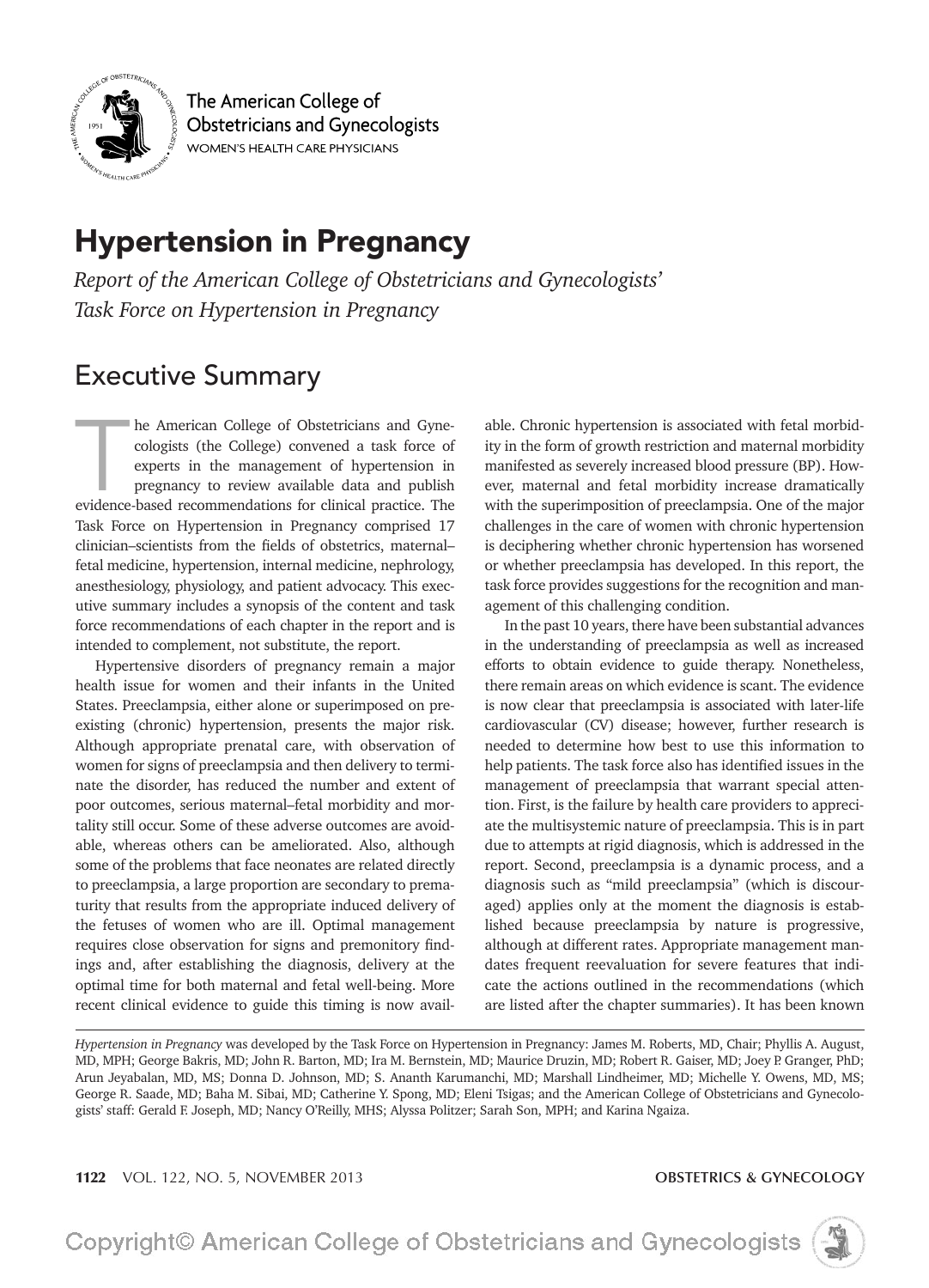for many years that preeclampsia can worsen or present for the first time after delivery, which can be a major scenario for adverse maternal events. In this report, the task force provides guidelines to attempt to reduce maternal morbidity and mortality in the postpartum period.

# The Approach

The task force used the evidence assessment and recommendation strategy developed by the Grading of Recommendations Assessment, Development and Evaluation (GRADE) Working Group (available at www.gradeworking group.org/index.htm). Because of its utility, this strategy has been adapted worldwide by a large number of organizations. With the GRADE Working Group approach, the function of expert task forces and working groups is to evaluate the available evidence regarding a clinical decision that, because of limited time and resources, would be difficult for the average health care provider to accomplish. The expert group then makes recommendations based on the evidence that are consistent with typical patient values and preferences. The task force evaluated the evidence for each recommendation, the implications, and the confidence in estimates of effect. With this combination, the available information was evaluated and recommendations were made. In this report, the confidence in estimates of effect (quality) of the available evidence is judged as very low, low, moderate, or high.

Recommendations are practices agreed to by the task force as the most appropriate course of action; they are graded as strong or qualified. A strong recommendation is one that is so well supported that it would be the approach appropriate for virtually all patients. It could be the basis for health care policy. A qualified recommendation is also one that would be judged as appropriate for most patients, but it might not be the optimal recommendation for some patients (whose values and preferences differ, or who have different attitudes toward uncertainty in estimates of effect). When the task force has made a qualified recommendation, the health care provider and patient are encouraged to work together to arrive at a decision based on the values and judgment and underlying health condition of a particular patient in a particular situation.

# Classification of Hypertensive Disorders of Pregnancy

The task force chose to continue using the classification schema first introduced in 1972 by the College and modified in the 1990 and 2000 reports of the Working Group of the National High Blood Pressure Education Program. Similar classifications can be found in the American Society of Hypertension guidelines, as well as College Practice

Bulletins. Although the task force has modified some of the components of the classification, this basic, precise, and practical classification was used, which considers hypertension during pregnancy in only four categories: 1) preeclampsia-eclampsia, 2) chronic hypertension (of any cause), 3) chronic hypertension with superimposed preeclampsia, and 4) gestational hypertension. Importantly, the following components were modified. In recognition of the syndromic nature of preeclampsia, the task force has eliminated the dependence of the diagnosis on proteinuria. In the absence of proteinuria, preeclampsia is diagnosed as hypertension in association with thrombocytopenia (platelet count less than 100,000/microliter), impaired liver function (elevated blood levels of liver transaminases to twice the normal concentration), the new development of renal insufficiency (elevated serum creatinine greater than  $1.1 \text{ mg/d}$ L or a doubling of serum creatinine in the absence of other renal disease), pulmonary edema, or new-onset cerebral or visual disturbances (see Box E-1). Gestational *hypertension* is BP elevation after 20 weeks of gestation in the absence of proteinuria or the aforementioned systemic findings; *chronic hypertension* is hypertension that predates pregnancy; and *superimposed preeclampsia* is chronic hypertension in association with preeclampsia.

# Establishing the Diagnosis of Preeclampsia or Eclampsia

The BP criteria are maintained from prior recommendations. *Proteinuria* is defined as the excretion of 300 mg or more of protein in a 24-hour urine collection. Alternatively, a timed excretion that is extrapolated to this 24-hour urine value or a protein/creatinine ratio of at least 0.3 (each measured as  $mg/dL$ ) is used. Because of the variability of qualitative determinations (dipstick test), this method is discouraged for diagnostic use unless other approaches are not readily available. If this approach must be used, a determination of  $1+$  is considered as the cutoff for the diagnosis of proteinuria. In view of recent studies that indicate a minimal relationship between the quantity of urinary protein and pregnancy outcome in preeclampsia, massive proteinuria (greater than 5 g) has been eliminated from the consideration of preeclampsia as severe. Also, because fetal growth restriction is managed similarly in pregnant women with and without preeclampsia, it has been removed as a finding indicative of severe preeclampsia (Table E-1).

# Prediction of Preeclampsia

A great deal of effort has been directed at the identification of demographic factors, biochemical analytes, or biophysical findings, alone or in combination, to predict early in pregnancy the later development of preeclampsia. Although

VOL. 122, NO. 5, NOVEMBER 2013 Executive Summary: *Hypertension in Pregnancy* **<sup>1123</sup>**

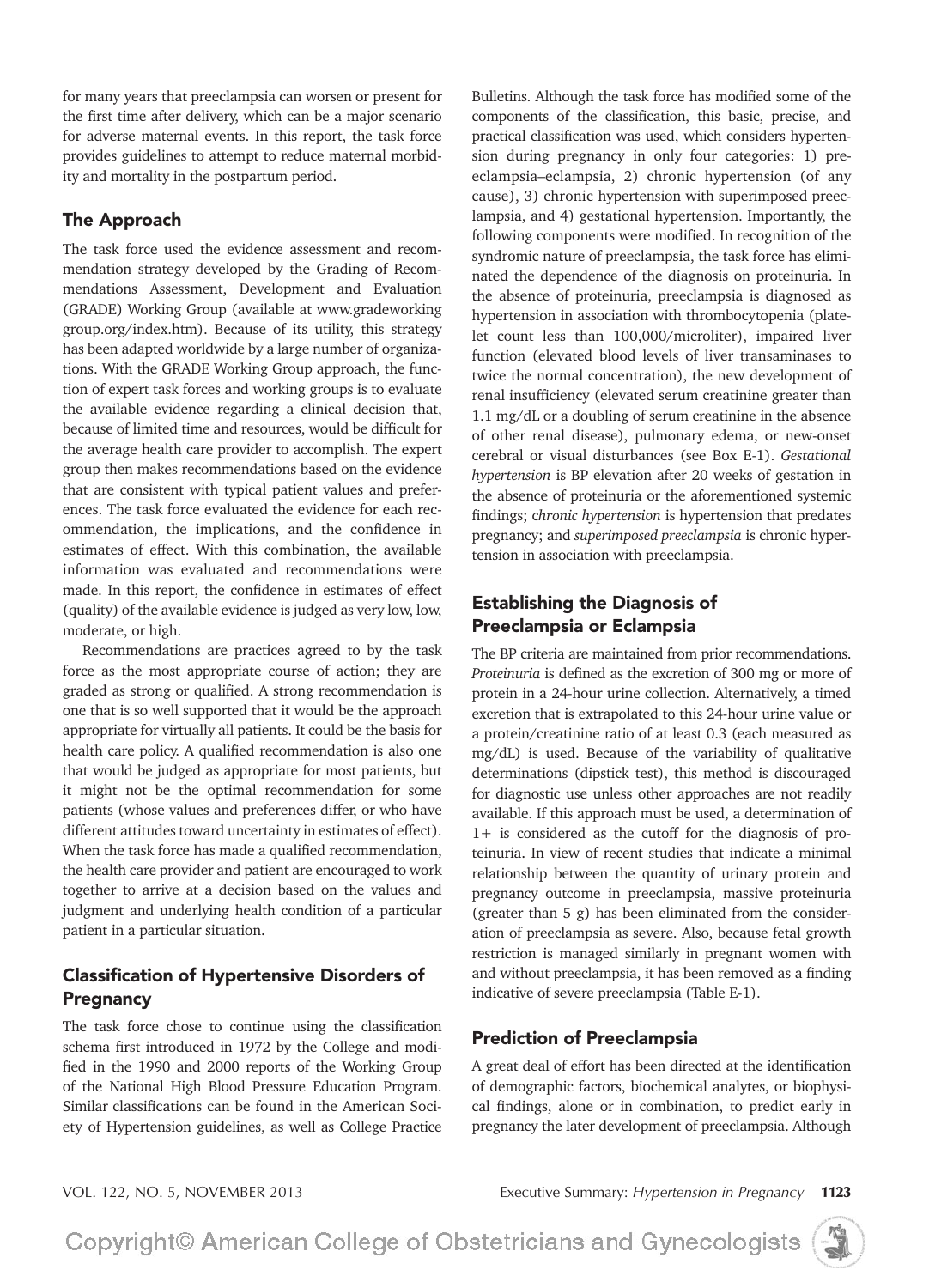### **BOX E-1.** Severe Features of Preeclampsia (Any of these findings)

- Systolic blood pressure of 160 mm Hg or higher, or diastolic blood pressure of 110 mm Hg or higher on two occasions at least 4 hours apart while the patient is on bed rest (unless antihypertensive therapy is initiated before this time)
- Thrombocytopenia (platelet count less than 100,000/microliter)
- . Impaired liver function as indicated by abnormally elevated blood concentrations of liver enzymes (to twice normal concentration), severe persistent right upper quadrant or epigastric pain unresponsive to medication and not accounted for by alternative diagnoses, or both
- Progressive renal insufficiency (serum creatinine concentration greater than 1.1 mg/dL or a doubling of the serum creatinine concentration in the absence of other renal disease)
- · Pulmonary edema
- New-onset cerebral or visual disturbances

there are some encouraging findings, these tests are not yet ready for clinical use.

### **TASK FORCE RECOMMENDATION**

Screening to predict preeclampsia beyond obtaining an appropriate medical history to evaluate for risk factors is not recommended.

Quality of evidence: Moderate Strength of recommendation: Strong

## **Prevention of Preeclampsia**

It is clear that the antioxidants vitamin C and vitamin E are not effective interventions to prevent preeclampsia or adverse outcomes from preeclampsia in unselected women at high risk or low risk of preeclampsia. Calcium may be useful to reduce the severity of preeclampsia in populations with low calcium intake, but this finding is not relevant to a population with adequate calcium intake, such as in the United States. The administration of low-dose aspirin (60-80 mg) to prevent preeclampsia has been examined in meta-analyses of more than 30,000 women, and it appears that there is a slight effect to reduce preeclampsia and adverse perinatal outcomes. These findings are not clinically relevant to low-risk women but may be relevant to populations at very high risk in whom the number to treat to achieve the desired outcome will be substantially less. There is no evidence that bed rest or salt restriction reduces preeclampsia risk.

### **TASK FORCE RECOMMENDATIONS**

For women with a medical history of early-onset preeclampsia and preterm delivery at less than 34 0/7 weeks of gestation or preeclampsia in more than one prior pregnancy, initiating the administration of daily low-dose (60–80 mg) aspirin beginning in the late first trimester is suggested.\*

Quality of evidence: Moderate Strength of recommendation: Qualified

- \*Meta-analysis of more than 30,000 women in randomized trials of aspirin to prevent preeclampsia indicates a small reduction in the incidence and morbidity of preeclampsia and reveals no evidence of acute risk, although long-term fetal effects cannot be excluded. The number of women to treat to have a therapeutic effect is determined by prevalence. In view of maternal safety, a discussion of the use of aspirin in light of individual risk is justified.
- $\bullet$ The administration of vitamin C or vitamin E to prevent preeclampsia is not recommended.

Quality of evidence: High Strength of recommendation: Strong

It is suggested that dietary salt not be restricted during pregnancy for the prevention of preeclampsia.

Quality of evidence: Low Strength of recommendation: Qualified

It is suggested that bed rest or the restriction of other physical activity not be used for the primary prevention of preeclampsia and its complications.

Quality of evidence: Low Strength of recommendation: Qualified

# **Management of Preeclampsia** and HELLP Syndrome

Clinical trials have provided an evidence base to guide management of several aspects of preeclampsia. Nonetheless,

1124 Executive Summary: Hypertension in Pregnancy

### **OBSTETRICS & GYNECOLOGY**

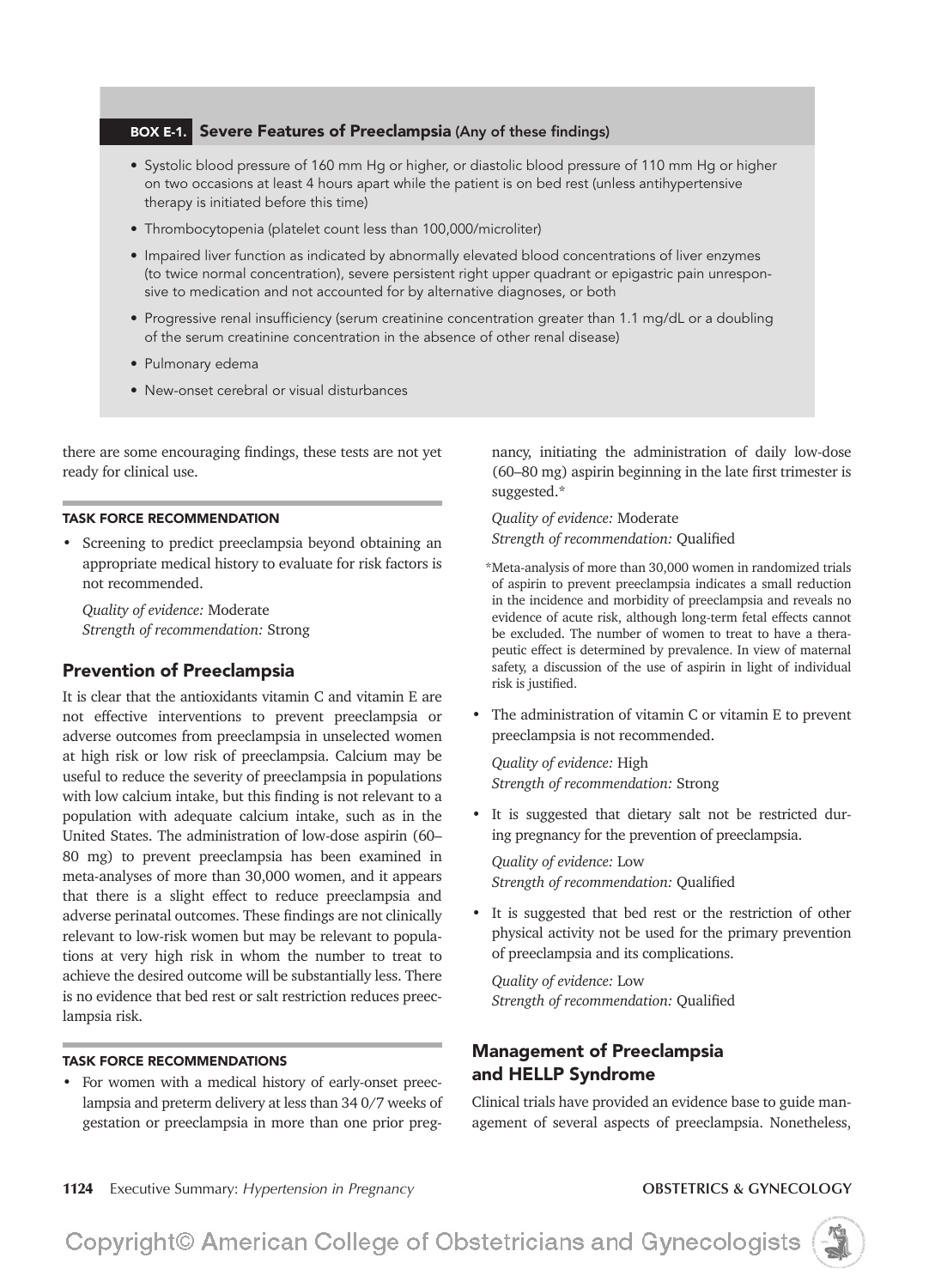### TABLE E-1. Diagnostic Criteria for Preeclampsia

| Blood pressure                                                                                       | • Greater than or equal to 140 mm Hg systolic or greater than or equal to 90 mm Hg<br>diastolic on two occasions at least 4 hours apart after 20 weeks of gestation in a<br>woman with a previously normal blood pressure |
|------------------------------------------------------------------------------------------------------|---------------------------------------------------------------------------------------------------------------------------------------------------------------------------------------------------------------------------|
|                                                                                                      | • Greater than or equal to 160 mm Hg systolic or greater than or equal to 110 mm Hg<br>diastolic, hypertension can be confirmed within a short interval (minutes) to facilitate<br>timely antihypertensive therapy        |
| and                                                                                                  |                                                                                                                                                                                                                           |
| Proteinuria                                                                                          | • Greater than or equal to 300 mg per 24-hour urine collection (or this amount<br>extrapolated from a timed collection)                                                                                                   |
|                                                                                                      | or                                                                                                                                                                                                                        |
|                                                                                                      | • Protein/creatinine ratio greater than or equal to 0.3*                                                                                                                                                                  |
|                                                                                                      | • Dipstick reading of 1+ (used only if other quantitative methods not available)                                                                                                                                          |
| Or in the absence of proteinuria, new-onset hypertension with the new onset of any of the following: |                                                                                                                                                                                                                           |
| Thrombocytopenia                                                                                     | • Platelet count less than 100,000/microliter                                                                                                                                                                             |
| Renal insufficiency                                                                                  | • Serum creatinine concentrations greater than 1.1 mg/dL or a doubling of the serum<br>creatinine concentration in the absence of other renal disease                                                                     |
| Impaired liver function                                                                              | • Elevated blood concentrations of liver transaminases to twice normal concentration                                                                                                                                      |
| Pulmonary edema                                                                                      |                                                                                                                                                                                                                           |
| Cerebral or visual<br>symptoms                                                                       |                                                                                                                                                                                                                           |

\*Each measured as mg/dL.

several important questions remain unanswered. Reviews of maternal mortality data reveal that deaths could be avoided if health care providers remain alert to the likelihood that preeclampsia will progress. The same reviews indicate that intervention in acutely ill women with multiple organ dysfunction is sometimes delayed because of the absence of proteinuria. Furthermore, accumulating information indicates that the amount of proteinuria does not predict maternal or fetal outcome. It is for these reasons that the task force has recommended that alternative systemic findings with new-onset hypertension can fulfill the diagnosis of preeclampsia even in the absence of proteinuria.

Perhaps the biggest changes in preeclampsia management relate to the timing of delivery in women with preeclampsia without severe features, which based on evidence is suggested at 37 0/7 weeks of gestation, and an increasing awareness of the importance of preeclampsia in the postpartum period. Health care providers are reminded of the contribution of nonsteroidal antiinflammatory agents to increased BP. It is suggested that these commonly used postpartum pain relief agents be replaced by other analgesics in women with hypertension that persists for more than 1 day postpartum.

### TASK FORCE RECOMMENDATIONS

• The close monitoring of women with gestational hypertension or preeclampsia without severe features, with serial assessment of maternal symptoms and fetal movement (daily by the woman), serial measurements of BP (twice weekly), and assessment of platelet counts and liver enzymes (weekly) is suggested.

*Quality of evidence:* Moderate **Strength of recommendation: Qualified** 

For women with gestational hypertension, monitoring BP at least once weekly with proteinuria assessment in the office and with an additional weekly measurement of BP at home or in the office is suggested.

*Quality of evidence:* Moderate *Strength of recommendation: Qualified* 

For women with mild gestational hypertension or preeclampsia with a persistent BP of less than 160 mm Hg systolic or 110 mm Hg diastolic, it is suggested that antihypertensive medications not be administered.

*Quality of evidence:* Moderate **Strength of recommendation: Qualified** 

VOL. 122, NO. 5, NOVEMBER 2013 Executive Summary: *Hypertension in Pregnancy* **<sup>1125</sup>**

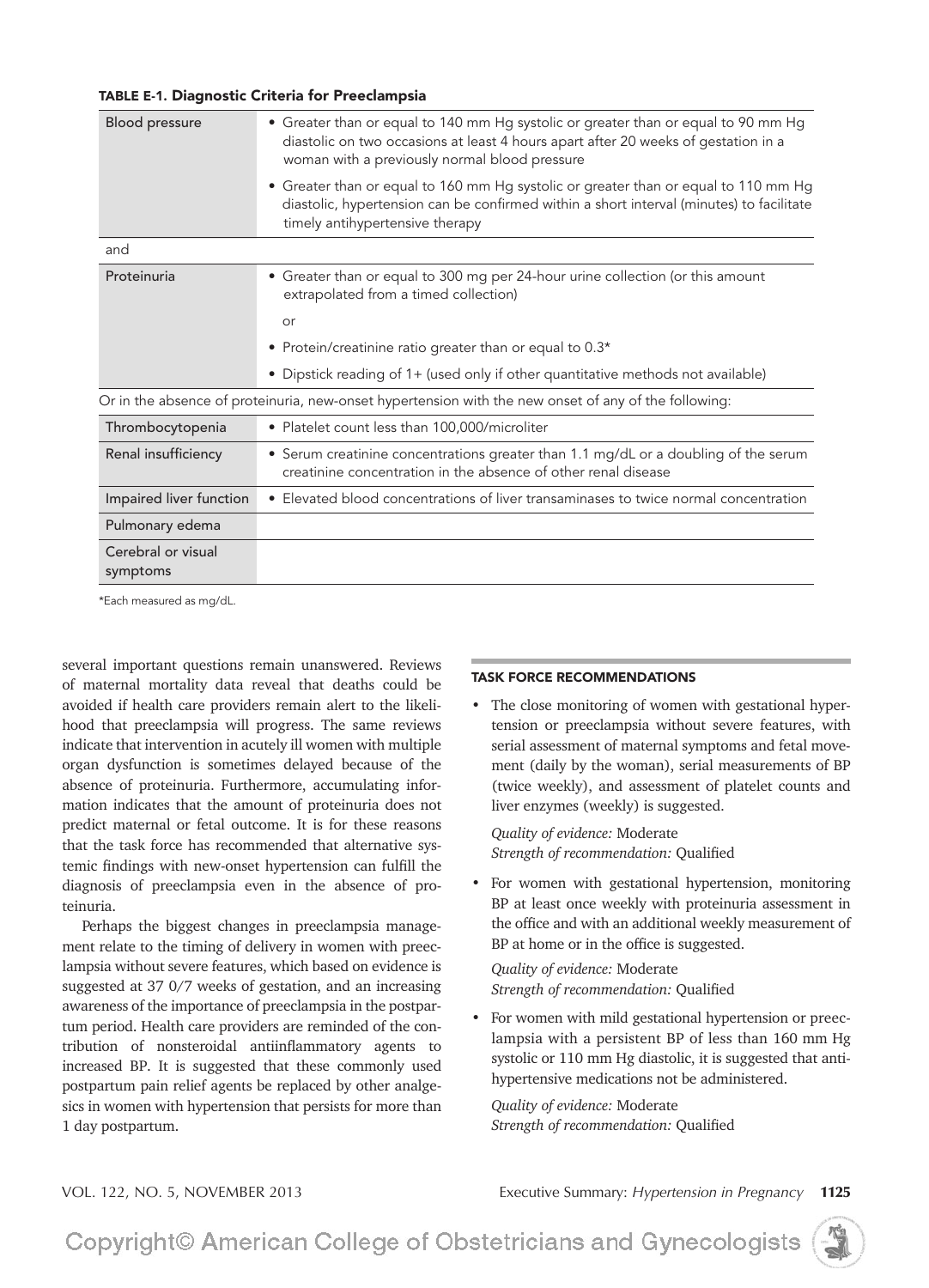• For women with gestational hypertension or preeclampsia without severe features, it is suggested that strict bed rest not be prescribed.\* †

### **Quality of evidence:** Low *Strength of recommendation: Qualified*

- \*The task force acknowledged that there may be situations in which different levels of rest, either at home or in the hospital, may be indicated for individual women. The previous recommendations do not cover advice regarding overall physical activity and manual or office work.
- $\dagger$ Women may need to be hospitalized for reasons other than bed rest, such as for maternal and fetal surveillance. The task force agreed that hospitalization for maternal and fetal surveillance is resource intensive and should be considered as a priority for research and future recommendations.
- For women with preeclampsia without severe features, use of ultrasonography to assess fetal growth and antenatal testing to assess fetal status is suggested.

## *Quality of evidence:* Moderate *Strength of recommendation: Qualified*

If evidence of fetal growth restriction is found in women with preeclampsia, fetoplacental assessment that includes umbilical artery Doppler velocimetry as an adjunct antenatal test is recommended.

*Quality of evidence:* Moderate *Strength of recommendation:* Strong

For women with mild gestational hypertension or preeclampsia without severe features and no indication for delivery at less than 37 0/7 weeks of gestation, expectant management with maternal and fetal monitoring is suggested.

*Quality of evidence:* Low *Strength of recommendation: Qualified* 

• For women with mild gestational hypertension or preeclampsia without severe features at or beyond 370/7 weeks of gestation, delivery rather than continued observation is suggested.

*Quality of evidence:* Moderate *Strength of recommendation: Qualified* 

• For women with preeclampsia with systolic BP of less than 160 mm Hg and a diastolic BP less than 110 mm Hg and no maternal symptoms, it is suggested that magnesium sulfate not be administered universally for the prevention of eclampsia.

**Quality of evidence:** Low *Strength of recommendation: Qualified* 

For women with severe preeclampsia at or beyond 34  $0/7$  weeks of gestation, and in those with unstable maternal or fetal conditions irrespective of gestational age, delivery soon after maternal stabilization is recommended.

*Quality of evidence:* Moderate *Strength of recommendation:* Strong

For women with severe preeclampsia at less than 34 0/7 weeks of gestation with stable maternal and fetal conditions, it is recommended that continued pregnancy be undertaken only at facilities with adequate maternal and neonatal intensive care resources.

*Quality of evidence:* Moderate *Strength of recommendation:* Strong

For women with severe preeclampsia receiving expectant management at 34 0/7 weeks or less of gestation, the administration of corticosteroids for fetal lung maturity benefit is recommended.

*Quality of evidence:* High *Strength of recommendation:* Strong

For women with preeclampsia with severe hypertension during pregnancy (sustained systolic BP of at least 160 mm Hg or diastolic BP of at least 110 mm Hg), the use of antihypertensive therapy is recommended.

*Quality of evidence:* Moderate *Strength of recommendation:* Strong

For women with preeclampsia, it is suggested that a delivery decision should not be based on the amount of proteinuria or change in the amount of proteinuria.

*Quality of evidence:* Moderate *Strength of recommendation:* Strong

• For women with severe preeclampsia and before fetal viability, delivery after maternal stabilization is recommended. Expectant management is not recommended.

*Quality of evidence:* Moderate *Strength of recommendation:* Strong

- It is suggested that corticosteroids be administered and delivery deferred for 48 hours if maternal and fetal conditions remain stable for women with severe preeclampsia and a viable fetus at 33 6/7 weeks or less of gestation with any of the following:
	- preterm premature rupture of membranes
	- labor
	- low platelet count (less than 100,000/microliter)
	- persistently abnormal hepatic enzyme concentrations (twice or more the upper normal values)
	- $-$  fetal growth restriction (less than the fifth percentile)
	- severe oligohydramnios (amniotic fluid index less than 5 cm)

**<sup>1126</sup>**Executive Summary: *Hypertension in Pregnancy* **OBSTETRICS & GYNECOLOGY**

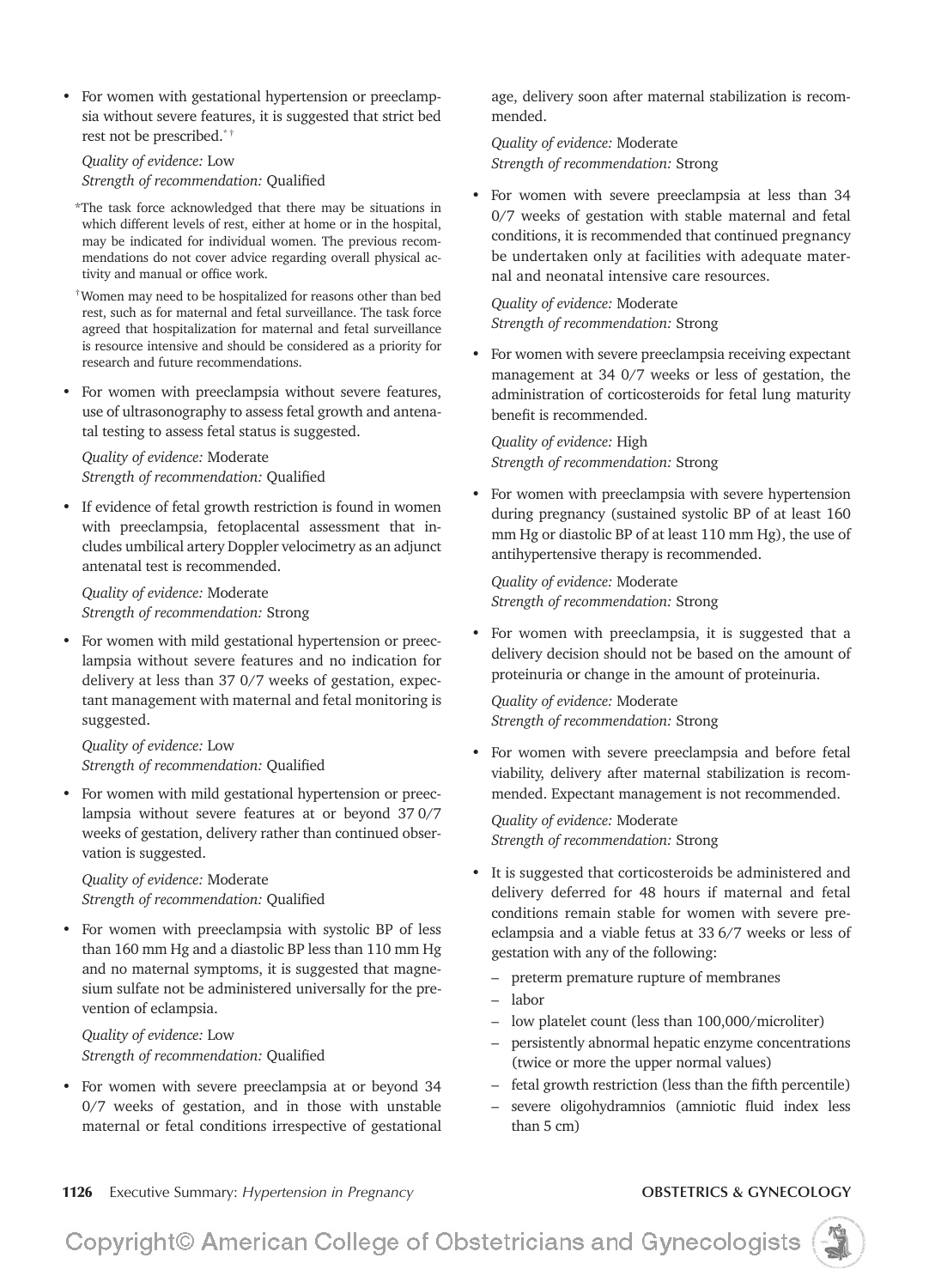- reversed end-diastolic flow on umbilical artery Doppler studies
- new-onset renal dysfunction or increasing renal dysfunction

# *Quality of evidence:* Moderate

*Strength of recommendation: Qualified* 

- It is recommended that corticosteroids be given if the fetus is viable and at 33 6/7 weeks or less of gestation, but that delivery not be delayed after initial maternal stabili zation regardless of gestational age for women with severe preeclampsia that is complicated further with any of the following:
	- uncontrollable severe hypertension
	- eclampsia
	- pulmonary edema
	- abruptio placentae
	- disseminated intravascular coagulation
	- evidence of nonreassuring fetal status
	- intrapartum fetal demise

*Quality of evidence:* Moderate *Strength of recommendation:* Strong

• For women with preeclampsia, it is suggested that the mode of delivery need not be cesarean delivery. The mode of delivery should be determined by fetal gestational age, fetal presentation, cervical status, and maternal and fetal conditions.

*Quality of evidence:* Moderate *Strength of recommendation: Qualified* 

For women with eclampsia, the administration of parenteral magnesium sulfate is recommended.

*Quality of evidence:* High *Strength of recommendation:* Strong

For women with severe preeclampsia, the administration of intrapartum–postpartum magnesium sulfate to prevent eclampsia is recommended.

*Quality of evidence:* High *Strength of recommendation:* Strong

• For women with preeclampsia undergoing cesarean delivery, the continued intraoperative administration of parenteral magnesium sulfate to prevent eclampsia is recommended.

*Quality of evidence:* Moderate *Strength of recommendation:* Strong

• For women with HELLP syndrome and before the gestational age of fetal viability, it is recommended that delivery be undertaken shortly after initial maternal stabili zation.

*Quality of evidence:* High *Strength of recommendation:* Strong

• For women with HELLP syndrome at  $340/7$  weeks or more of gestation, it is recommended that delivery be undertaken soon after initial maternal stabilization.

*Quality of evidence:* Moderate *Strength of recommendation:* Strong

For women with HELLP syndrome from the gestational age of fetal viability to 33  $6/7$  weeks of gestation, it is suggested that delivery be delayed for 24–48 hours if maternal and fetal condition remains stable to complete a course of corticosteroids for fetal benefit.\*

**Quality of evidence: Low** *Strength of recommendation: Qualified* 

\*Corticosteroids have been used in randomized controlled trials to attempt to improve maternal and fetal condition. In these studies, there was no evidence of benefit to improve overall maternal and fetal outcome (although this has been suggested in observational studies). There is evidence in the randomized trials of improvement of platelet counts with corticosteroid treatment. In clinical settings in which an improvement in platelet count is considered useful, corticosteroids may be justified.

• For women with preeclampsia who require analgesia for labor or anesthesia for cesarean delivery and with a clinical situation that permits sufficient time for establishment of anesthesia, the administration of neuraxial anesthesia (either spinal or epidural anesthesia) is recommended.

*Quality of evidence:* Moderate *Strength of recommendation:* Strong

• For women with severe preeclampsia, it is suggested that invasive hemodynamic monitoring not be used routinely.

*Quality of evidence:* Low *Strength of recommendation: Qualified* 

For women in whom gestational hypertension, preeclampsia, or superimposed preeclampsia is diagnosed, it is suggested that BP be monitored in the hospital or that equivalent outpatient surveillance be performed for at least 72 hours postpartum and again 7-10 days after delivery or earlier in women with symptoms.

*Quality of evidence:* Moderate *Strength of recommendation: Qualified* 

• For all women in the postpartum period (not just women with preeclampsia), it is suggested that discharge instructions include information about the signs and symptoms of preeclampsia as well as the importance of prompt reporting of this information to their health care providers.

VOL. 122, NO. 5, NOVEMBER 2013 Executive Summary: *Hypertension in Pregnancy* **<sup>1127</sup>**

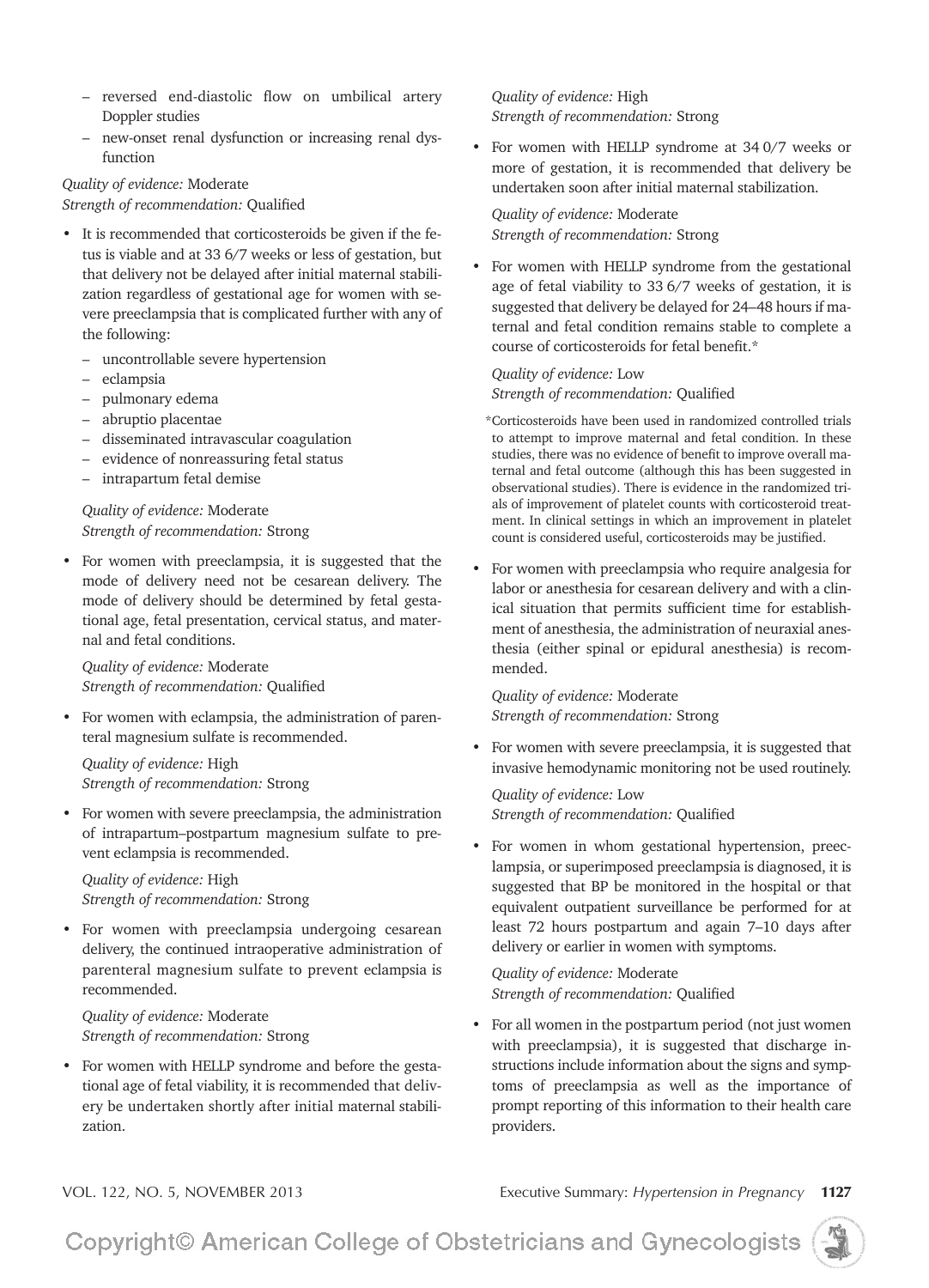**Quality of evidence: Low** *Strength of recommendation: Qualified* 

• For women in the postpartum period who present with new-onset hypertension associated with headaches or blurred vision or preeclampsia with severe hypertension, the parenteral administration of magnesium sulfate is suggested.

*Quality of evidence:* Low *Strength of recommendation: Qualified* 

For women with persistent postpartum hypertension, BP of 150 mm Hg systolic or 100 mm Hg diastolic or higher, on at least two occasions that are at least 4–6 hours apart, antihypertensive therapy is suggested. Persistent BP of 160 mm Hg systolic or 110 mm Hg diastolic or higher should be treated within 1 hour.

**Quality of evidence:** Low *Strength of recommendation: Qualified* 

# Management of Women With Prior Preeclampsia

Women who have had preeclampsia in a prior pregnancy should receive counseling and assessments before their next pregnancy. This can be initiated at the postpartum visit but is ideally accomplished at a preconception visit before the next planned pregnancy. During the preconception visit, the previous pregnancy history should be reviewed and the prognosis for the upcoming pregnancy should be discussed. Potentially modifiable lifestyle activities, such as weight loss and increased physical activity, should be encouraged. The current status of medical problems should be assessed, including laboratory evaluation if appropriate. Medical problems such as hypertension and diabetes should be brought into the best control possible. The effect of medical problems on the pregnancy should be discussed. Medications should be reviewed and their administration modified for upcoming pregnancy. Folic acid supplementation should be recommended. If a woman has given birth to a preterm infant during a preeclamptic pregnancy or has had preeclampsia in more than one pregnancy, the use of low-dose aspirin in the upcoming pregnancy should be suggested. Women with a medical history of preeclampsia should be instructed to return for care early in pregnancy. During the next pregnancy, early ultrasonography should be performed to determine gestational age, and assessment and visits should be tailored to the prior pregnancy outcome, with frequent visits beginning earlier in women with prior preterm preeclampsia. The woman should be educated about the signs and symptoms of preeclampsia and instructed when and how to contact her health care provider.

For women with preeclampsia in a prior pregnancy, preconception counseling and assessment is suggested.

**Quality of evidence: Low** *Strength of recommendation: Qualified* 

# Chronic Hypertension and Superimposed Preeclampsia

TASK FORCE RECOMMENDATION

Chronic hypertension (hypertension predating pregnancy), presents special challenges to health care providers. Health care providers must first confirm that the BP elevation is not preeclampsia. Once this is established, if the BP elevation has not been previously evaluated, a workup should be performed to document that BP is truly elevated (ie, not white coat hypertension) and to check for secondary hypertension and end-organ damage. The choice of which women to treat and how to treat them requires special considerations during pregnancy, especially in light of emerging data that suggest lowering BP excessively might have adverse fetal effects.

Perhaps the greatest challenge is the recognition of preeclampsia superimposed on chronic hypertension, a condition that is commonly associated with adverse maternal and fetal outcomes. Recommendations are provided to guide health care providers in distinguishing women who may have superimposed preeclampsia without severe features (only hypertension and proteinuria) and require only observation from women who may have superimposed preeclampsia with severe features (evidence of systemic involvement beyond hypertension and proteinuria) and require intervention.

### TASK FORCE RECOMMENDATIONS

For women with features suggestive of secondary hypertension, referral to a physician with expertise in treating hypertension to direct the workup is suggested.

**Quality of evidence:** Low *Strength of recommendation: Qualified* 

• For pregnant women with chronic hypertension and poorly controlled BP, the use of home BP monitoring is suggested.

*Quality of evidence:* Moderate *Strength of recommendation: Qualified* 

• For women with suspected white coat hypertension, the use of ambulatory BP monitoring to confirm the diagnosis before the initiation of antihypertensive therapy is suggested.

**Quality of evidence:** Low *Strength of recommendation: Qualified* 

**<sup>1128</sup>**Executive Summary: *Hypertension in Pregnancy* **OBSTETRICS & GYNECOLOGY**

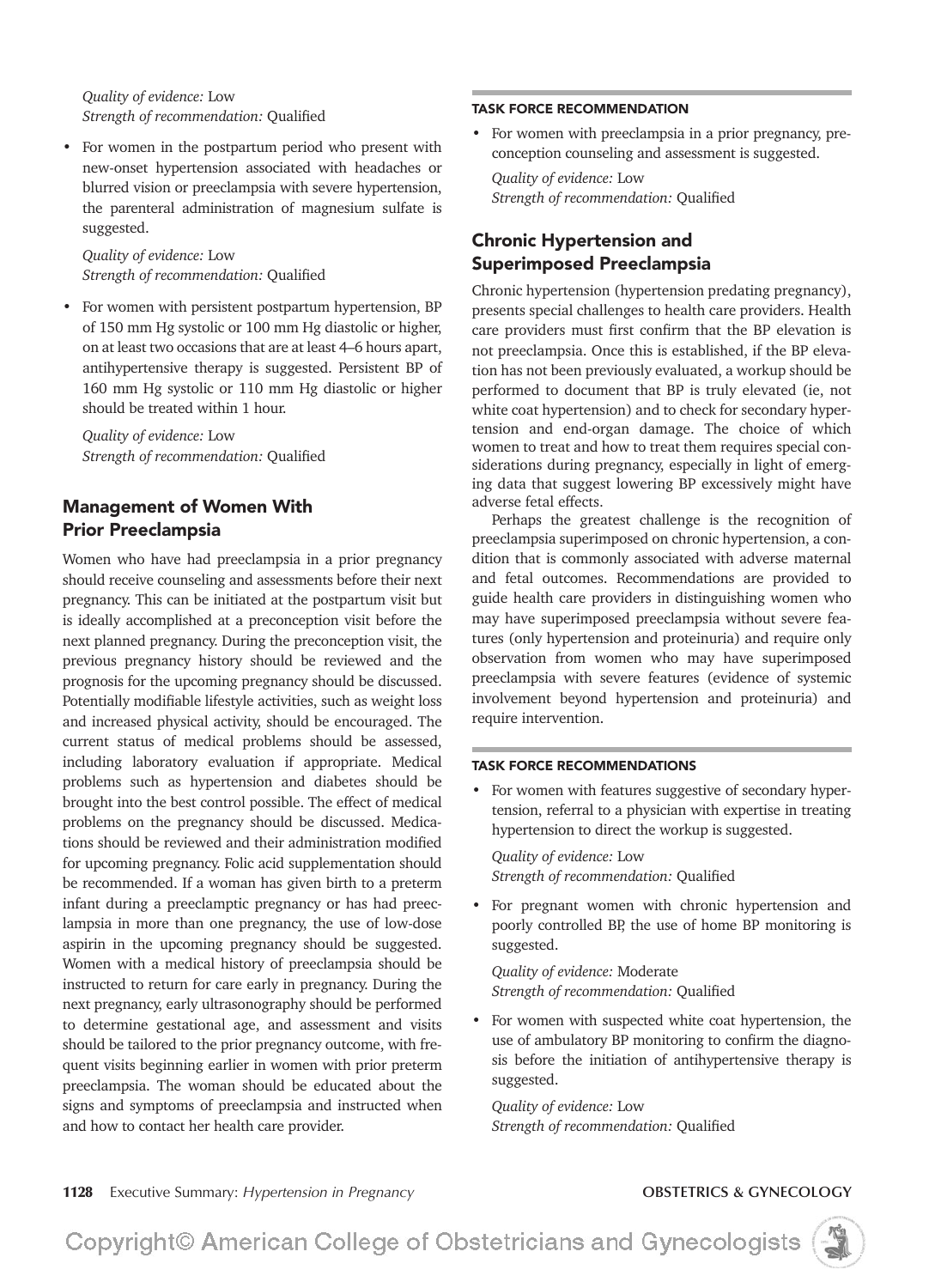• It is suggested that weight loss and extremely lowsodium diets (less than  $100 \text{ mEq/d}$ ) not be used for managing chronic hypertension in pregnancy.

**Quality of evidence:** Low *Strength of recommendation: Qualified* 

• For women with chronic hypertension who are accustomed to exercising, and in whom BP is well controlled, it is recommended that moderate exercise be continued during pregnancy.

*Quality of evidence:* Low *Strength of recommendation: Qualified* 

• For pregnant women with persistent chronic hypertension with systolic BP of 160 mm Hg or higher or diastolic BP of 105 mm Hg or higher, antihypertensive therapy is recommended.

*Quality of evidence:* Moderate *Strength of recommendation:* Strong

• For pregnant women with chronic hypertension and BP less than 160 mm Hg systolic or 105 mm Hg diastolic and no evidence of end-organ damage, it is suggested that they not be treated with pharmacologic antihypertensive therapy.

**Quality of evidence:** Low *Strength of recommendation: Qualified* 

 For pregnant women with chronic hypertension treated with antihypertensive medication, it is suggested that BP levels be maintained between 120 mm Hg systolic and 80 mm Hg diastolic and 160 mm Hg systolic and 105 mm Hg diastolic.

**Quality of evidence: Low** *Strength of recommendation: Qualified* 

• For the initial treatment of pregnant women with chronic hypertension who require pharmacologic therapy, labetalol, nifedipine, or methyldopa are recommended above all other antihypertensive drugs.

*Quality of evidence:* Moderate *Strength of recommendation:* Strong

For women with uncomplicated chronic hypertension in pregnancy, the use of angiotensin-converting enzyme inhibitors, angiotensin receptor blockers, renin inhibitors, and mineralocorticoid receptor antagonists is not recommended.

*Quality of evidence:* Moderate *Strength of recommendation:* Strong

• For women of reproductive age with chronic hypertension, the use of angiotensin-converting enzyme inhibitors, angiotensin receptor blockers, renin inhibitors, and mineralocorticoid receptor antagonists is not recommended unless there is a compelling reason, such as the presence of proteinuric renal disease.

**Quality of evidence:** Low *Strength of recommendation: Qualified* 

• For women with chronic hypertension who are at a greatly increased risk of adverse pregnancy outcomes (history of early-onset preeclampsia and preterm delivery at less than 34 0/7 weeks of gestation or preeclampsia in more than one prior pregnancy), initiating the administration of daily low-dose aspirin (60–80 mg) beginning in the late first trimester is suggested.\*

*Quality of evidence:* Moderate *Strength of recommendation: Qualified* 

\*Meta-analysis of more than 30,000 women in randomized trials of aspirin to prevent preeclampsia indicates a small reduction in the incidence and morbidity of preeclampsia and reveals no evidence of acute risk, although long-term fetal effects cannot be excluded. The number of women to treat to have a therapeutic effect is determined by prevalence. In view of maternal safety, a discussion of the use of aspirin in light of individual risk is justified.

• For women with chronic hypertension, the use of ultrasonography to screen for fetal growth restriction is suggested.

**Quality of evidence: Low** Strength of recommendation: Qualified

• If evidence of fetal growth restriction is found in women with chronic hypertension, fetoplacental assessment to include umbilical artery Doppler velocimetry as an adjunct antenatal test is recommended.

*Quality of evidence:* Moderate *Strength of recommendation:* Strong

For women with chronic hypertension complicated by issues such as the need for medication, other underlying medical conditions that affect fetal outcome, or any evidence of fetal growth restriction, and superimposed preeclampsia, antenatal fetal testing is suggested.

**Quality of evidence:** Low *Strength of recommendation: Qualified* 

• For women with chronic hypertension and no additional maternal or fetal complications, delivery before 38 0/7 weeks of gestation is not recommended.

*Quality of evidence:* Moderate *Strength of recommendation:* Strong

• For women with superimposed preeclampsia who receive expectant management at less than 34 0/7 weeks of

VOL. 122, NO. 5, NOVEMBER 2013 Executive Summary: *Hypertension in Pregnancy* **<sup>1129</sup>**

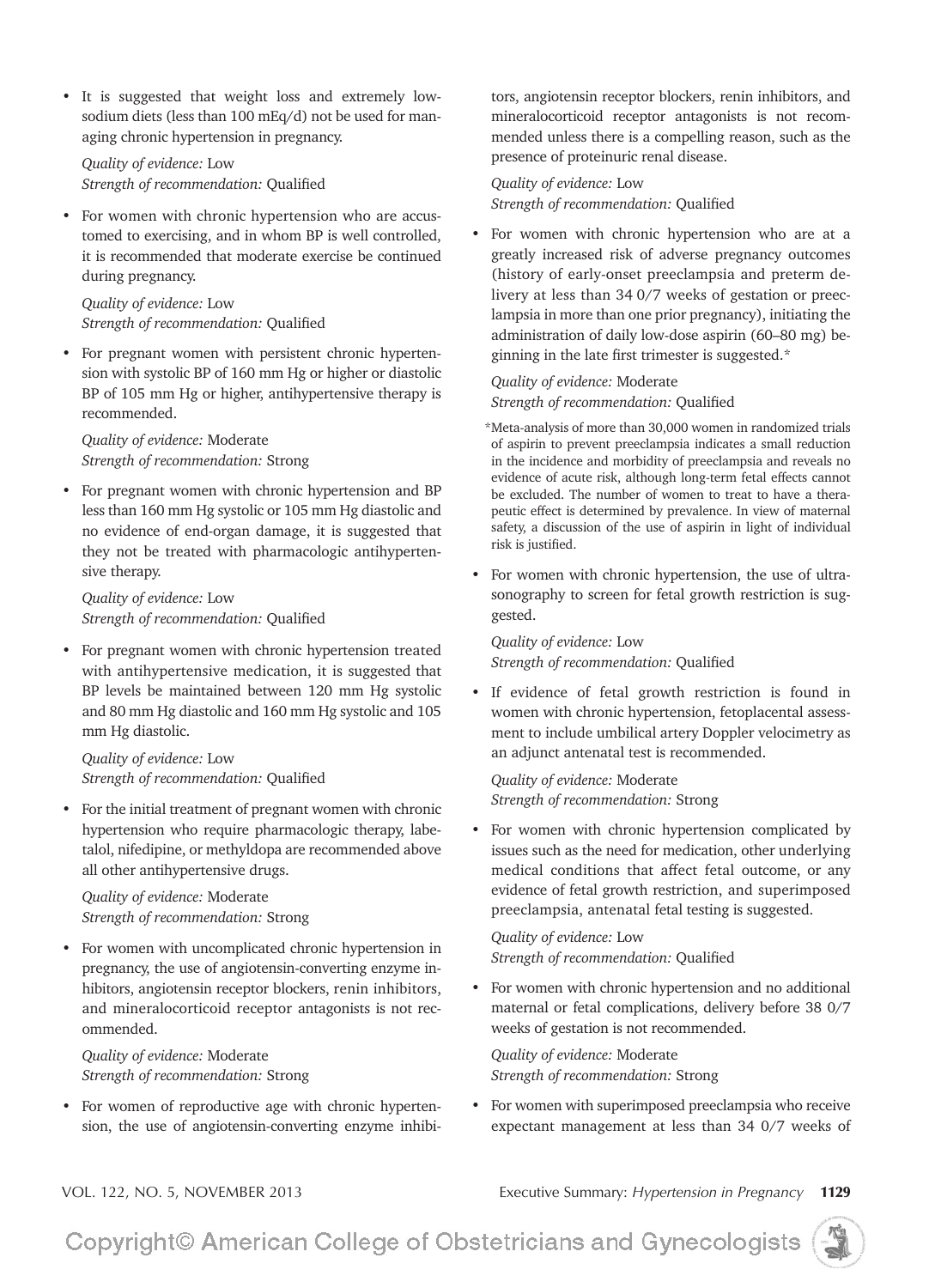gestation, the administration of corticosteroids for fetal lung maturity benefit is recommended.

*Quality of evidence:* High *Strength of recommendation:* Strong

For women with chronic hypertension and superimposed preeclampsia with severe features, the administration of intrapartum–postpartum parenteral magnesium sulfate to prevent eclampsia is recommended.

*Quality of evidence:* Moderate *Strength of recommendation:* Strong

For women with superimposed preeclampsia without severe features and stable maternal and fetal conditions, expectant management until 37 0/7 weeks of gestation is suggested.

**Quality of evidence: Low** *Strength of recommendation: Qualified* 

- Delivery soon after maternal stabilization is recommended irrespective of gestational age or full corticosteroid benefit for women with superimposed preeclampsia that is complicated further by any of the following:
	- uncontrollable severe hypertension
	- eclampsia
	- pulmonary edema
	- abruptio placentae
	- disseminated intravascular coagulation
	- nonreassuring fetal status

*Quality of evidence:* Moderate *Strength of the recommendation:* Strong

For women with superimposed preeclampsia with severe features at less than 34 0/7 weeks of gestation with stable maternal and fetal conditions, it is recommended that continued pregnancy should be undertaken only at facilities with adequate maternal and neonatal intensive care resources.

*Quality of evidence:* Moderate *Strength of evidence:* Strong

For women with superimposed preeclampsia with severe features, expectant management beyond 34 0/7 weeks of gestation is not recommended.

*Quality of evidence:* Moderate *Strength of the recommendation:* Strong

# Later-Life Cardiovascular Disease in Women With Prior Preeclampsia

Over the past 10 years, information has accumulated indicating that a woman who has had a preeclamptic pregnancy is at an increased risk of later-life CV disease. This increase ranges from a doubling of risk in all cases to an eightfold to ninefold increase in women with preeclampsia who gave birth before 34 0/7 weeks of gestation. This has been recognized by the American Heart Association, which now recommends that a pregnancy history be part of the evaluation of CV risk in women. It is the general belief that preeclampsia does not cause CV disease, but rather preeclampsia and CV disease share common risk factors. Awareness that a woman has had a preeclamptic pregnancy might allow for the identification of women not previously recognized as at-risk for earlier assessment and potential intervention. However, it is unknown if this will be a valuable adjunct to previous information. If this is the case, would the current recommendation of assessing risk factors for women by medical history, lifestyle evaluation, testing for metabolic abnormalities, and possibly inflammatory activation at age 40 years provide all of the information that would be gained by knowing a woman had a past preeclamptic pregnancy? Would it be valuable to perform this assessment at a younger age in women who had a past preeclamptic pregnancy? If the risk was identified earlier, what intervention (other than lifestyle modification) would potentially be useful and would it make a difference? Are there risk factors that could be unmasked by pregnancy other than conventional risk factors? Further research is needed to determine how to take advantage of this information relating preeclampsia to later-life CV disease. At this time, the task force cautiously recommends lifestyle modification (maintenance of a healthy weight, increased physical activity, and not smoking) and suggests early evaluation for the most high-risk women.

### TASK FORCE RECOMMENDATION

• For women with a medical history of preeclampsia who gave birth preterm (less than 37 0/7 weeks of gestation) or who have a medical history of recurrent preeclampsia, yearly assessment of BP, lipids, fasting blood glucose, and body mass index is suggested.\*

**Quality of evidence:** Low *Strength of recommendation: Qualified* 

\*Although there is clear evidence of an association between preeclampsia and later-life CV disease, the value and appropriate timing of assessment is not yet established. Health care providers and patients should make this decision based on their judgment of the relative value of extra information versus expense and inconvenience.

# Patient Education

Patient and health care provider education is key to the successful recognition and management of preeclampsia.

**<sup>1130</sup>**Executive Summary: *Hypertension in Pregnancy* **OBSTETRICS & GYNECOLOGY**